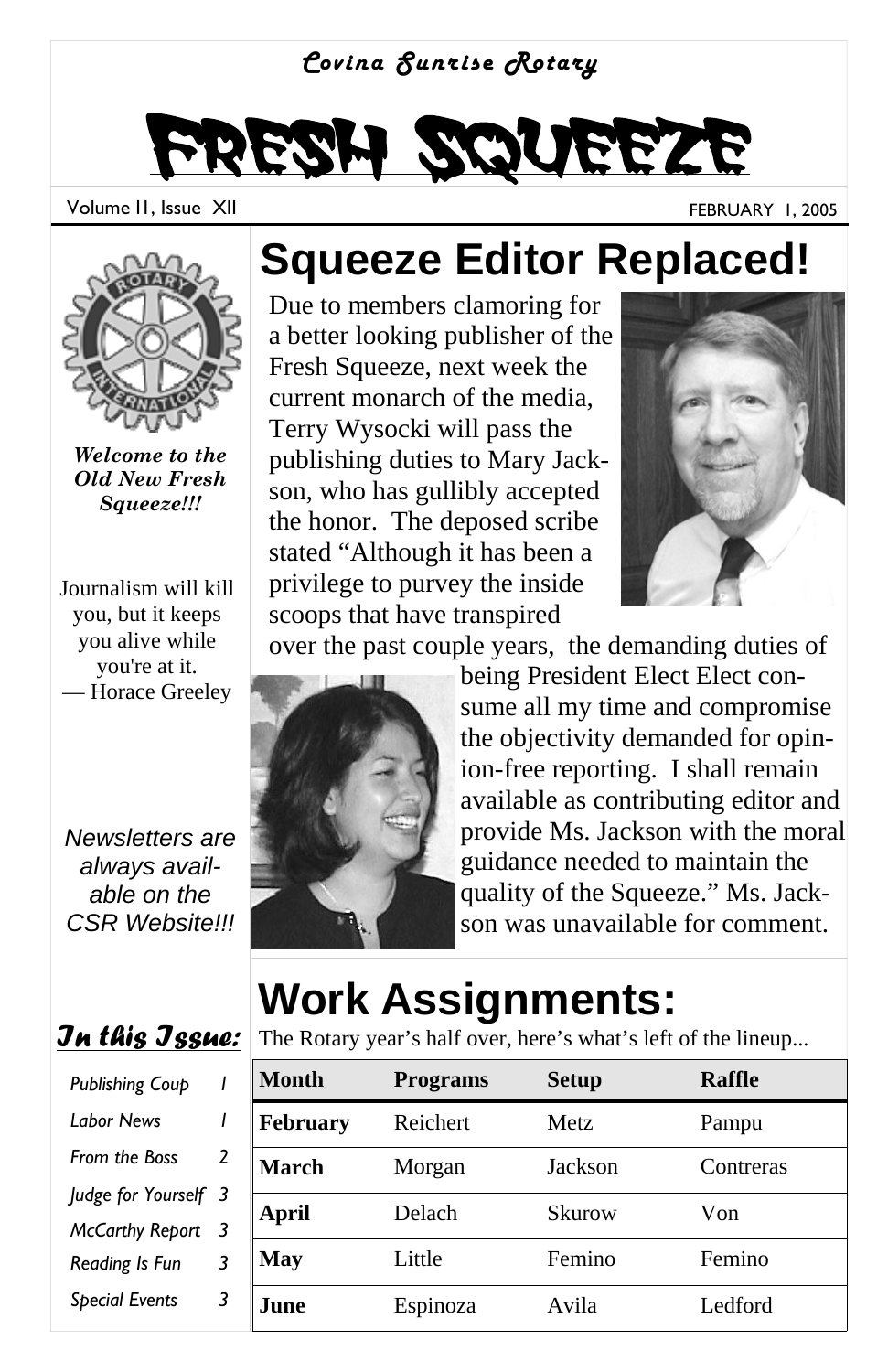### **The President's Gossip Page**

#### Good Morning Fellow Rotarians!

Well I must say I feel good about our meeting last week! I know we need more of these informational meetings, and we will. It was good to see some faces we have not seen in a while. I am working on compiling more information, and will have an agenda set for the next meeting, so we can focus on some specific ideas. I think this is healthy to have open discussions.



Now to share with you about my weekend at Primm Nev. at the 5300 District's President Retreat. We met Friday evening for fellowship, and then dinner, and then more fellowship. On Saturday, we had meetings from 9; 00 a. m. to 5:00 p.m. with a lunch break. District Governor Roy M. York opened the meeting with a few remarks about some changes regarding awards. He is doing away with the Best Club Award; he says every club in district 5300 is the "best club"! Also, we have new forms for district awards; I am told they are simpler, so we will be looking at them to see what may fit for our club. The first session was about membership, and I have some good information to give to Owen King who has been working on membership. Then ideas were shared about fund raisers, and we finished up the day learning about matching grants. So if I thought that the next 5 months I was going to just slid down hill, I was wrong! I am pumped up and ready to tackle some of these issues. It was a great weekend and a wonderful opportunity to network with other Presidents in our District. I must say there is a lot being done in Rotary. We also shared what each club is doing for the Centennial 100 years of Rotary. Some very impressive projects. Remember our project is park benches in the down town area. As soon as we get our benches we will be notifying you for your help to assemble them, and then get them in place.

If anyone is interested in any of these issues, please feel free to contact me, or come to our Board of Directors meeting on Feb. 9<sup>th</sup>.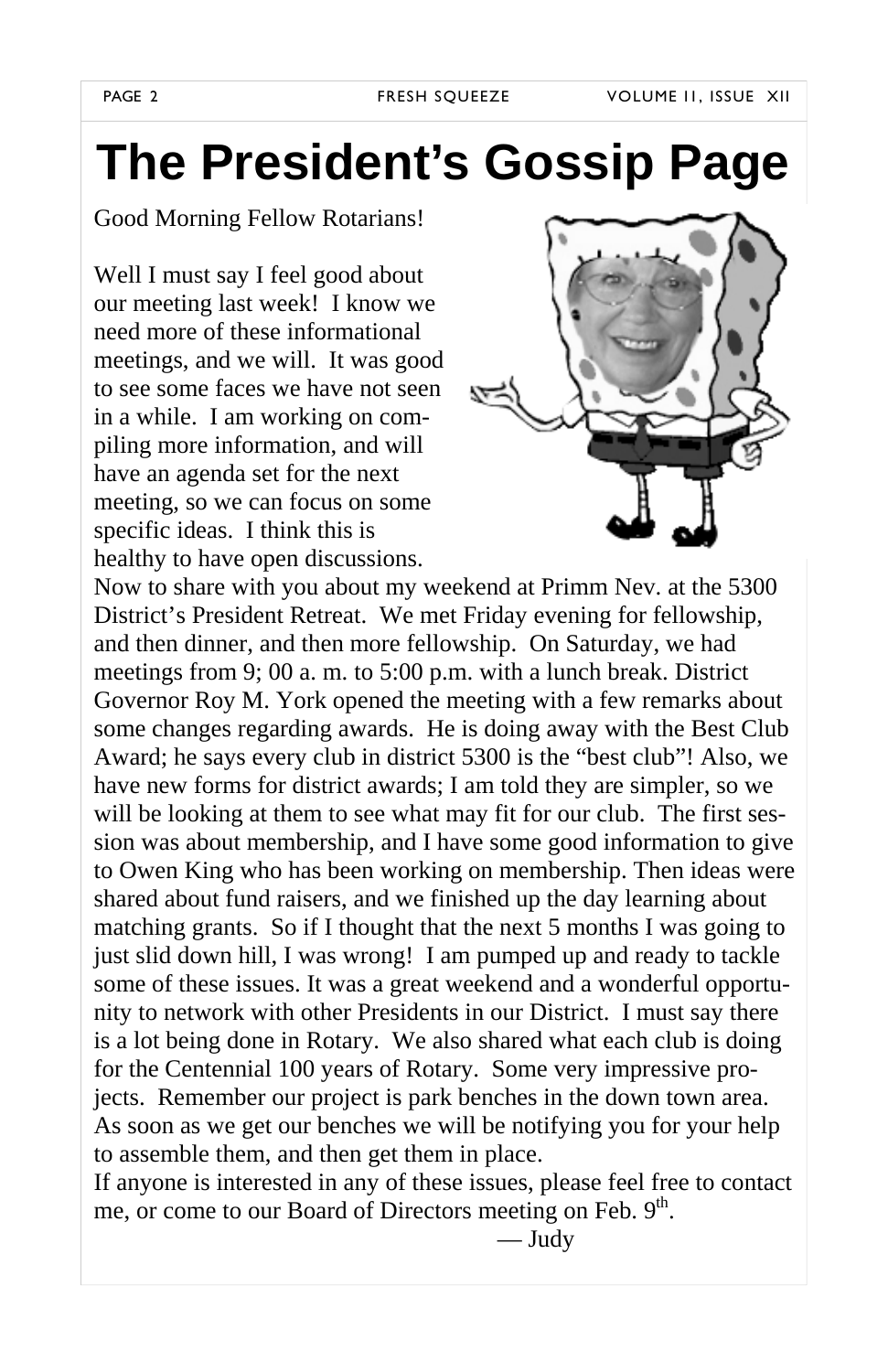## **Today's Program:**

Today's speaker will be Superior Court Commissioner **Harold Mulville**. He will be speaking about the West Covina Drug Court initiated by Prop 36.

#### **Attendance Report!**

Ok, you slackers, we warned you! Our tough investigative staff has obtained internal documents that reveal the year-to-date attendance record (or lack of) for this fine assemblage. Hopefully your name is high on the list, otherwise show up more often and complain about this frank, intrusive, expose of the club's underbelly.

| 100%:    | Ledford       | 75%:       | $50\%$ :      | LOA:       |
|----------|---------------|------------|---------------|------------|
| Avila    | Marino        | Cooper     | <b>Boline</b> | Burlingame |
| Crouse   | Metz          | M. Morales | Contreras     | Catania    |
| DeLach   | Morgan        | R. Morales | Kemp          | Femino     |
| Duncan   | Pampu         | Odell      | <b>Nemeth</b> | Von        |
| Espinoza | Pellizzon     | Potter     | Perez         |            |
| Gaynor   | J. Pomeroy    | Raney      | Reichert      |            |
| Hammett  | P. Pomeroy    | Stapleton  | <b>Staggs</b> |            |
| Hubbert  | Skurow        |            | 25%:          |            |
| Jackson  | <b>Starns</b> |            | Terror        |            |
| King     | Uptergrove    |            | $0\%$ :       |            |
| Koenn    | Wysocki       |            | Little        |            |

#### **Last Groaner Joke of the Week:**

There once was a lady who was tired of living alone. So she put an ad in the paper which outlined her requirements. She wanted a man who 1) would treat her nicely, 2) wouldn't run away from her, and 3) would be good in bed. Then, one day, she heard the doorbell ring. She answered it, and there on the front porch was a man in a wheel chair who didn't have any arms or legs.

"I'm here about your ad in the paper. As you can see, I have no arms so I can't beat you, and no legs so I can't run away from you" said the man. "Yes, but are you good in bed?", she asked.

He replied, "How do you think I rang the doorbell?"

### **Calendar of Upcoming Events**

February 23, 2005 Wednesday — History Dinner